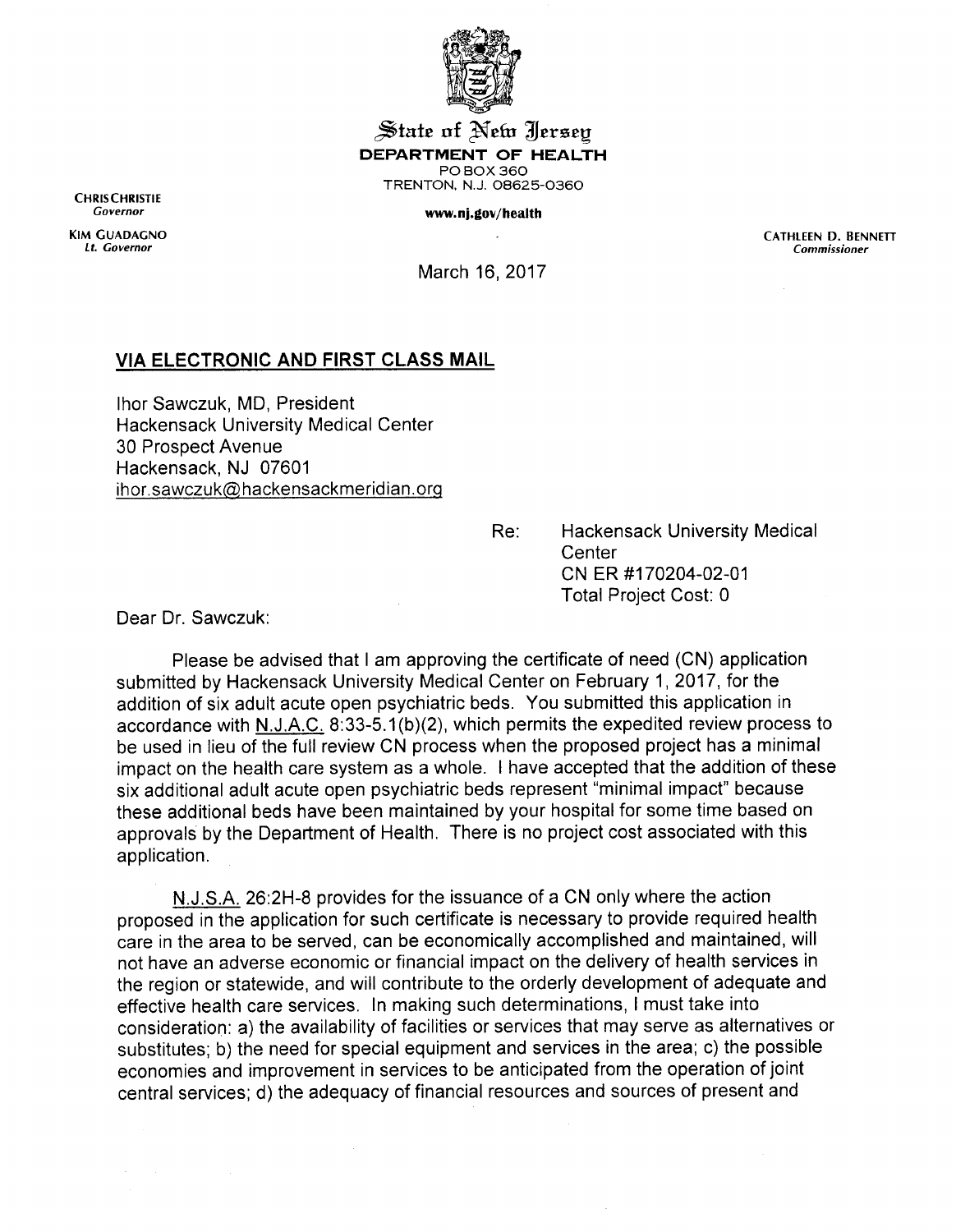Hackensack University Medical Center CNER #170204-02-01 Page 2

future revenues; e) the availability of sufficient manpower in the several professional disciplines; and f) such other factors as may be established by regulation.

The services in this application are subject to expedited review pursuant to N.J.A.C. 8:33-5.1 (b)(2) and, therefore, a statistical bed need methodology is not required. I believe that the criterion regarding the availability of facilities or services that may serve as alternatives or substitutes is not applicable inasmuch as the services in this application will have a minimal impact on the health care system as a whole. The need for sufficient special equipment and services in the area does not apply because the proposed services are already being maintained at Hackensack University Medical Center and no additional equipment or services are contemplated. For that reason, I am also confident that the project would be economically viable. In addition, I am confident that Hackensack University Medical Center will remain in compliance with all professional staffing requirements and that there are sufficient professional staff in the area to meet those staffing needs.

Finally, Ihave taken into consideration the applicable regulations for the services subject to expedited review (i.e., N.J.A.C. 8:33-5.3 and N.J.A.C. 8:33H-1.16). I find that Hackensack University Medical Center has provided an appropriate project description, which includes information as to the total project cost, operating costs and revenues, services affected, source of funds, utilization statistics, and justification for the proposed project (N.J.A.C. 8:33-5.3(a)(1)); assurance that all residents of the area, particularly the medically underserved, will have access to services (N.J.A.C. 8:33-5.3(a)(2)); and documentation that itwill meet appropriate licensing and construction standards (N.J.A.C. 8:33-5.3(a)(3)(i)). In addition, Hackensack University Medical Center demonstrated a track record of substantial compliance with the Department's licensing standards (N.J.A.C. 8:33-5.3(a)(3)(ii)).

Please be advised that this approval is limited to the application as presented and reviewed. The application, related correspondence, and any completeness questions and responses are incorporated herein and made a part of this approval. An additional review by the Department may be necessary if there is any change in scope, as defined at N.J.A.C. 8:33-3.9.

Any approval granted by this Department relates to Certificate of Need and/or licensing requirements and does not imply acceptance by a reimbursing entity. This letter is also not intended as an approval of any arrangement affecting reimbursement or any remuneration involving claims for health care services. This approval is not intended to preempt in any way any municipality's authority to regulate land use within its borders and shall not be used by you to represent that the Department has made any such findings or determinations relative to the use of any specific property.